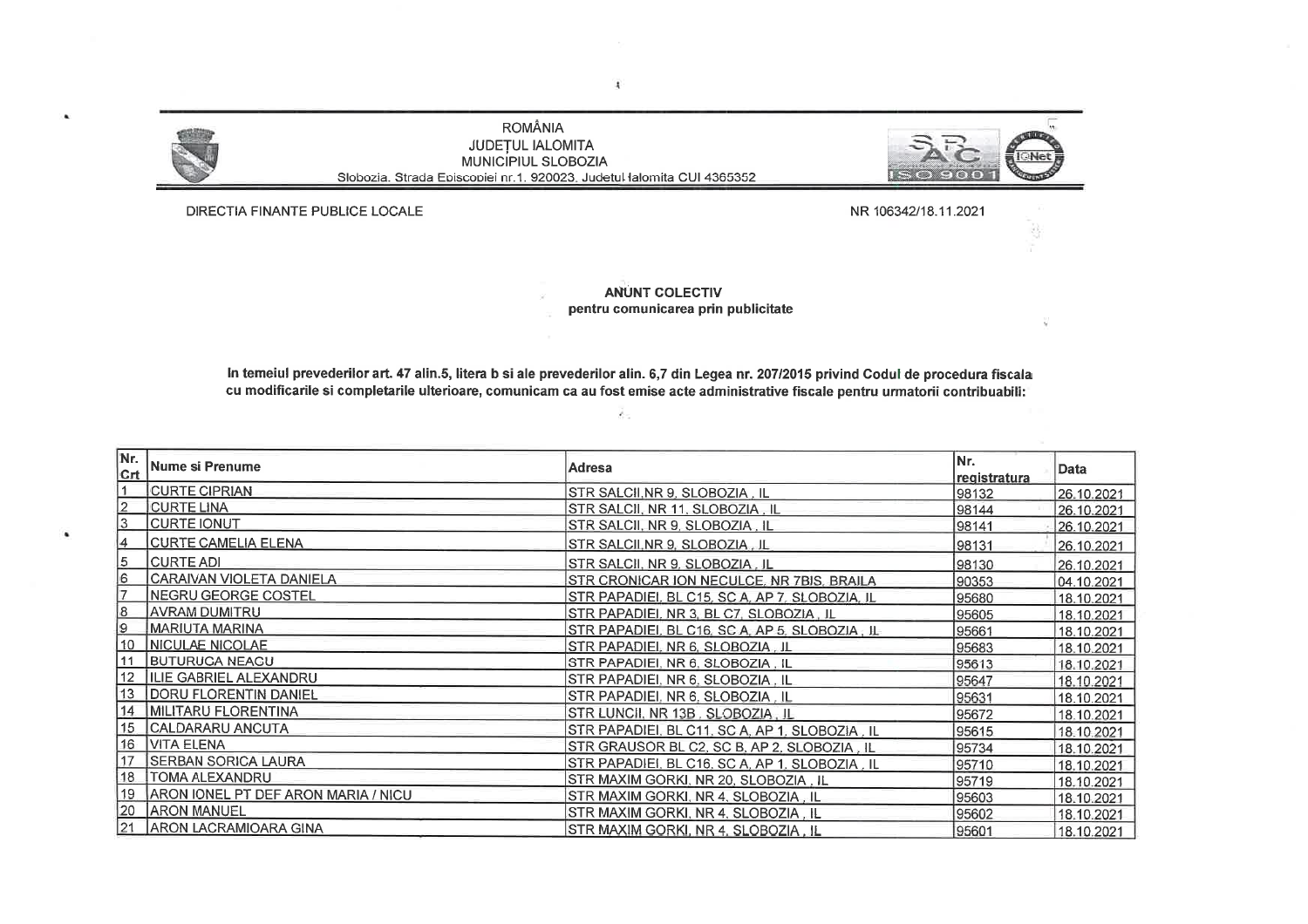| 22 | <b>BUZOIANU GABRIEL</b>                             | STR LUNCII. NR 15. SLOBOZIA. IL                | 95614 | 18.10.2021 |
|----|-----------------------------------------------------|------------------------------------------------|-------|------------|
| 23 | <b>CUCU VASILE</b>                                  | INTRAREA LUNCII. NR 1. SLOBOZIA. IL            | 95626 | 18.10.2021 |
| 24 | <b>GHEORGHIU AURELIAN PETRUT</b>                    | STR LIVEZI, NR 2, SLOBOZIA, IL                 | 95641 | 18.10.2021 |
| 25 | <b>GOJNEA CONSTANTIN ADRIAN</b>                     | STR LUNCII, NR 10, SLOBOZIA, IL                | 95644 | 18.10.2021 |
| 26 | <b>GHEORGHE STEFAN</b>                              | STR MAXIM GORKI, NR 18, SLOBOZIA, IL           | 95639 | 18.10.2021 |
| 27 | <b>ION MARIAN</b>                                   | STR LUNCII, NR 2, SLOBOZIA, IL                 | 95648 | 18.10.2021 |
| 28 | <b>STANCIU GHEORGHE</b>                             | STR PAPADIEI, BL C11, SC A, AP 2, SLOBOZIA, IL | 95713 | 18.10.2021 |
| 29 | <b>IORDANESCU VASILICA</b>                          | STR MAXIM GORKI, NR 17, SLOBOZIA, IL           | 95651 | 18.10.2021 |
| 30 | IORDANESCU MARIA/DOBRE TUDORA                       | STR MAXIM GORKI, NR 17, SLOBOZIA, IL           | 95650 | 18.10.2021 |
| 31 | <b>IIORDANESCU GHEORGHITA DANIEL</b>                | STR MAXIM GORKI, NR 17, SLOBOZIA, IL           | 95649 | 18.10.2021 |
| 32 | <b>MAFTEI RADU</b>                                  | STR GURA PODULUI, NR 1, SLOBOZIA, IL           | 95653 | 18.10.2021 |
| 33 | MAFTEI AURORA                                       | STR GURA PODULUI, NR 1, SLOBOZIA, IL           | 95652 | 18.10.2021 |
| 34 | MAITA ALEXANDRU MARCEL                              | STR LIVEZI, NR 2, SLOBOZIA, IL                 | 95654 | 18.10.2021 |
| 35 | MARCOSANU CAROLINA PT DEF MARCOSANU GHEORGHE        | STR LIVEZI, NR 4, SLOBOZIA, IL                 | 95658 | 18.10.2021 |
| 36 | <b>IMICU ION</b>                                    | STR MAXIM GORKI, NR 17BIS, SLOBOZIA, IL        | 95667 | 18.10.2021 |
|    | MUSTETEA MARIOARA/MIHAIU OLGA/PANAIT MARINEL/PANAIT |                                                |       |            |
| 37 | <b>IIULIAN</b>                                      | STR LUNCII, NR 24, SLOBOZIA . IL               | 95676 | 18.10.2021 |
| 38 | TOMA IULIA PT DEF MATEI CONSTANTIN/MARCELA          | SR MAXIM GORKI, NR 20, SLOBOZIA, IL            | 95664 | 18.10.2021 |
| 39 | <b>OVEZEA ALEXANDRU PT DEF OVEZEA PAVEL</b>         | STR LUNCII, NR 8, SLOBOZIA, IL                 | 95850 | 18.10.2021 |
| 40 | PANAIT ION PT DEF PANAIT IOANA/MITA                 | STR LUNCII, NR 22, SLOBOZIA, IL                | 95686 | 18.10.2021 |
| 41 | <b>PANAIT ION</b>                                   | STR LUNCII. NR 22. SLOBOZIA, IL                | 95687 | 18.10.2021 |
| 42 | <b>PANAIT ION</b>                                   | STR LUNCII, NR 22, SLOBOZIA, IL                | 95688 | 18.10.2021 |
| 43 | PANAIT ION PT DEF PANAIT ST ION                     | STR LUNCII, NR 22, SLOBOZIA, IL                | 95845 | 18.10.2021 |
| 44 | <b>STIRBU CRISTINEL</b>                             | STR LIVEZI, NR 4, SLOBOZIA . IL                | 95714 | 18.10.2021 |
| 45 | <b>STAN COSTEL ALIN</b>                             | STR MAXIM GORKI, NR 17, SLOBOZIA, IL           | 95711 | 18.10.2021 |
| 46 | <b>TOADER IONUT DANIEL</b>                          | STR PAPADIEI, BL C11, SC B, AP 2, SLOBOZIA, IL | 95718 | 18.10.2021 |
|    | TANASESCU MARIANA/CONSTANTIN DANIELA/SIMA IONICA/   |                                                |       |            |
|    | CONSTANTIN/ION/STE/SIMION/HORIA/GEORGESCU /         |                                                |       |            |
| 47 | PARASCHIVA                                          | STR LUNCII, NR 7, SLOBOZIA, IL                 | 95717 | 18.10.2021 |
| 48 | <b>OLARU LUCIAN MIHAIL</b>                          | STR PAPADIEI, NR 6. SLOBOZIA, IL               | 95684 | 18.10.2021 |
| 49 | <b>BURLAC CLAUDIU</b>                               | STR PAPADIEI, BL C7, SC B, AP 6, SLOBOZIA, IL  | 95611 | 18.10.2021 |
| 50 | <b>ARTEM STEFAN ALIN</b>                            | STR MAXIM GORKI, NR 17, SLOBOZIA, IL           | 95604 | 18.10.2021 |
| 51 | <b>CURTE IONUT</b>                                  | STR SALCII, NR 9, SLOBOZIA, IL                 | 98142 | 26.10.2021 |
| 52 | <b>CURTE GABRIEL</b>                                | STR SALCII, NR 9, SLOBOZIA, IL                 | 98139 | 26.10.2021 |
| 53 | <b>CURTE NICUSOR CORNEL</b>                         | STR SALCII, NR 9. SLOBOZIA, IL                 | 98151 | 26.10.2021 |
| 54 | CURTE MARIANA LILI                                  | STR SALCII, NR 9, SLOBOZIA, IL                 | 98150 | 26.10.2021 |
| 55 | <b>CURTE SANDU</b>                                  | STR SALCII, NR 9, SLOBOZIA, IL                 | 98152 | 26.10.2021 |
| 56 | <b>CURTE VALENTIN</b>                               | STR SALCII, NR 9, SLOBOZIA , IL                | 98153 | 26.10.2021 |
| 57 | <b>CURTE GIGI</b>                                   | STR SALCII, NR 9, SLOBOZIA, IL                 | 98154 | 26.10.2021 |
| 58 | <b>PILICA TANTA</b>                                 | STR SALCII, NR 9, SLOBOZIA, IL                 | 98228 | 26.10.2021 |
| 59 | <b>CURTE LEONARD</b>                                | STR SALCII, NR 9, SLOBOZIA, IL                 | 98143 | 26.10.2021 |
| 60 | <b>IBRIS MANUELA</b>                                | STR SALCII, NR 24, SLOBOZIA, IL                | 98176 | 26.10.2021 |
| 61 | SANDU DANIEL VALENTIN                               | STR SALCII, NR 25, SLOBOZIA, IL                | 98233 | 26.10.2021 |
| 62 | <b>IONITA CONSTANTIN</b>                            | STR SALCII, NR 22, SLOBOZIA, IL                | 98188 | 26.10.2021 |

 $\frac{1}{\pi}$